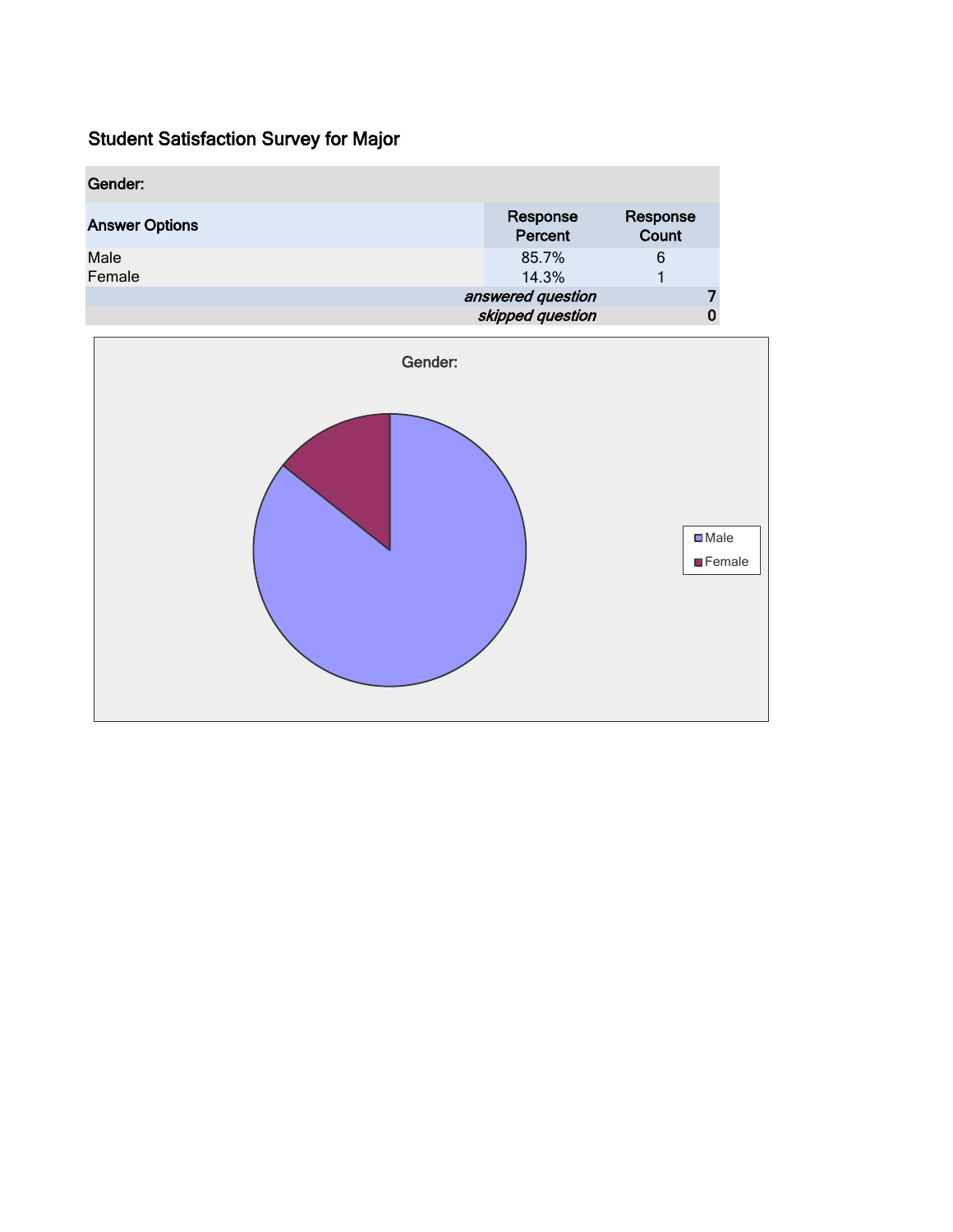| Campus:               |                     |                   |  |
|-----------------------|---------------------|-------------------|--|
| <b>Answer Options</b> | Response<br>Percent | Response<br>Count |  |
| National              | 85.7%               | 6                 |  |
| Chuuk                 | 0.0%                | 0                 |  |
| Kosrae                | 0.0%                | 0                 |  |
| Pohnpei               | 14.3%               |                   |  |
| Yap                   | 0.0%                | 0                 |  |
|                       | answered question   |                   |  |
|                       | skipped question    |                   |  |

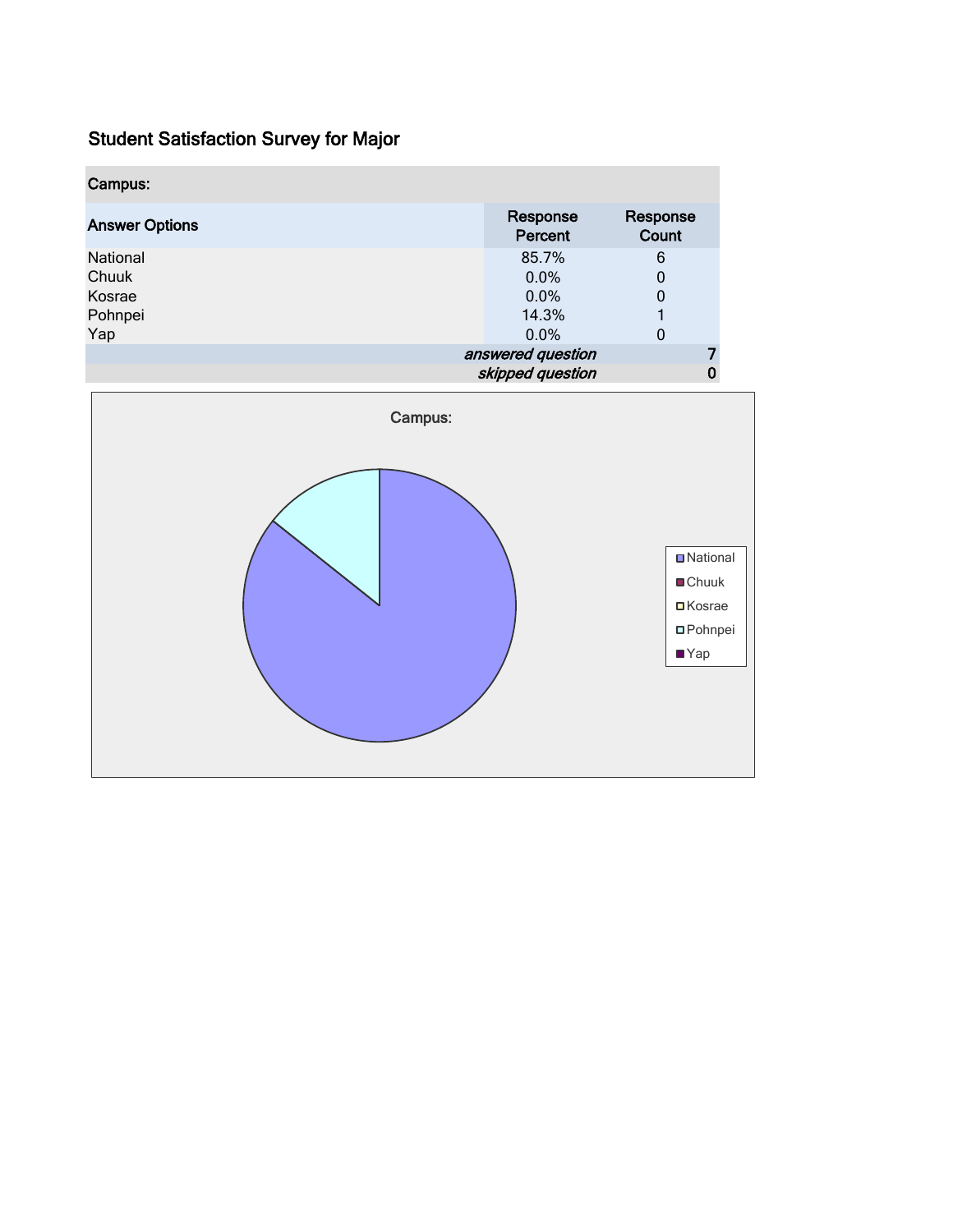| major.<br>Associate of Science (A.S.) |                                                  |                                  |                                   |                                                     |                                                 |                                                              |           |                             |                                          |                                                    |                          |                                      |                        |                                       |                        |
|---------------------------------------|--------------------------------------------------|----------------------------------|-----------------------------------|-----------------------------------------------------|-------------------------------------------------|--------------------------------------------------------------|-----------|-----------------------------|------------------------------------------|----------------------------------------------------|--------------------------|--------------------------------------|------------------------|---------------------------------------|------------------------|
| <b>Answer Options</b>                 | Ag. & Nat. Res.<br>Management                    | Agriculture                      | <b>Business</b><br>Administration | Computer<br>Information<br><b>Systems</b>           | <b>Hospitality and</b><br>Tourism<br>Management | <b>Marine Science</b>                                        | Nursing   | <b>Public Health</b>        | <b>Teacher Education</b><br>- Elementary | <b>Response Count</b>                              |                          |                                      |                        |                                       |                        |
| Majors:                               | $\mathbf{0}$                                     |                                  | $\Omega$                          |                                                     |                                                 | -                                                            |           | $\Omega$                    | $\Omega$                                 | $\mathbf{z}$                                       |                          |                                      |                        |                                       |                        |
| Associate of Arts (A.A.)              |                                                  |                                  |                                   |                                                     |                                                 |                                                              |           |                             |                                          |                                                    |                          |                                      |                        |                                       |                        |
| <b>Answer Options</b>                 | <b>Health Career</b><br>Opportunities<br>Program | <b>Liberal Arts</b>              | <b>Micronesian Studies</b>        | <b>Teacher</b><br>Preparation                       | <b>Response Count</b>                           |                                                              |           |                             |                                          |                                                    |                          |                                      |                        |                                       |                        |
| Majors:                               | $\Omega$                                         | $\Omega$                         | $\Omega$                          |                                                     | $\Omega$                                        |                                                              |           |                             |                                          |                                                    |                          |                                      |                        |                                       |                        |
| Associate of Applied Science (A.A.S.) |                                                  |                                  |                                   |                                                     |                                                 |                                                              |           |                             |                                          |                                                    |                          |                                      |                        |                                       |                        |
| <b>Answer Options</b>                 | <b>Building</b><br>Technology                    | Electronics<br><b>Technology</b> | Telecommunications                | <b>Response Count</b>                               |                                                 |                                                              |           |                             |                                          |                                                    |                          |                                      |                        |                                       |                        |
| Majors:                               | $\sqrt{2}$                                       | $\Omega$                         | $\sqrt{2}$                        |                                                     |                                                 |                                                              |           |                             |                                          |                                                    |                          |                                      |                        |                                       |                        |
| Certificate of Achievement (C.A.)     |                                                  |                                  |                                   |                                                     |                                                 |                                                              |           |                             |                                          |                                                    |                          |                                      |                        |                                       |                        |
| <b>Answer Options</b>                 | Agriculture and<br><b>Food Technology</b>        | <b>Basic Public</b><br>Health    | Bookkeeping                       | <b>Building</b><br><b>Maintenance and</b><br>Repair | Cabinet<br>Making/Furniture<br>Making           | <b>Career Education:</b><br><b>Motor Vehicle</b><br>Mechanic | Carpentry | Construction<br>Electricity | Electronic<br>Engineering<br>Technology  | <b>Health Assistant</b><br><b>Training Program</b> | <b>Nursing Assistant</b> | Refrigerator and<br>Air Conditioning | Secretarial<br>Science | <b>Trial Counselor</b>                | <b>Response Count</b>  |
| Majors:                               | $\overline{0}$                                   | $\mathbf{0}$                     | $\overline{0}$                    | $\Omega$                                            | $\Omega$                                        | $\mathbf{0}$                                                 | $\Omega$  | $\overline{0}$              | $\overline{0}$                           | $\Omega$                                           | $\Omega$                 | $\mathbf{0}$                         | $\mathbf 0$            | $\mathbf{0}$                          | $\mathbf{0}$           |
| Third-Year Certificate (T.Y.C)        |                                                  |                                  |                                   | Teacher                                             |                                                 |                                                              |           |                             |                                          |                                                    |                          |                                      |                        |                                       |                        |
| <b>Answer Options</b>                 | Accounting                                       | <b>General Business</b>          | <b>Public Health</b>              | Preparation -<br>Elementary                         | <b>Response Count</b>                           |                                                              |           |                             |                                          |                                                    |                          |                                      |                        |                                       |                        |
| Majors:                               | $\overline{0}$                                   | $\Omega$                         | $\overline{0}$                    | $\Omega$                                            | $\overline{0}$                                  |                                                              |           |                             |                                          |                                                    |                          |                                      |                        |                                       |                        |
| Bachelor of Arts (B.A.)               |                                                  |                                  |                                   |                                                     |                                                 |                                                              |           |                             |                                          |                                                    |                          |                                      |                        |                                       |                        |
| <b>Answer Options</b>                 | Elementary<br>Education                          | <b>Response Count</b>            |                                   |                                                     |                                                 |                                                              |           |                             |                                          |                                                    |                          |                                      |                        |                                       |                        |
| Majors:                               | $\Omega$                                         |                                  |                                   |                                                     |                                                 |                                                              |           |                             |                                          |                                                    |                          |                                      |                        |                                       |                        |
|                                       |                                                  |                                  |                                   |                                                     |                                                 |                                                              |           |                             |                                          |                                                    |                          |                                      |                        |                                       | <b>Question Totals</b> |
|                                       |                                                  |                                  |                                   |                                                     |                                                 |                                                              |           |                             |                                          |                                                    |                          |                                      |                        | answered question<br>skipped question | $\mathbf{0}$           |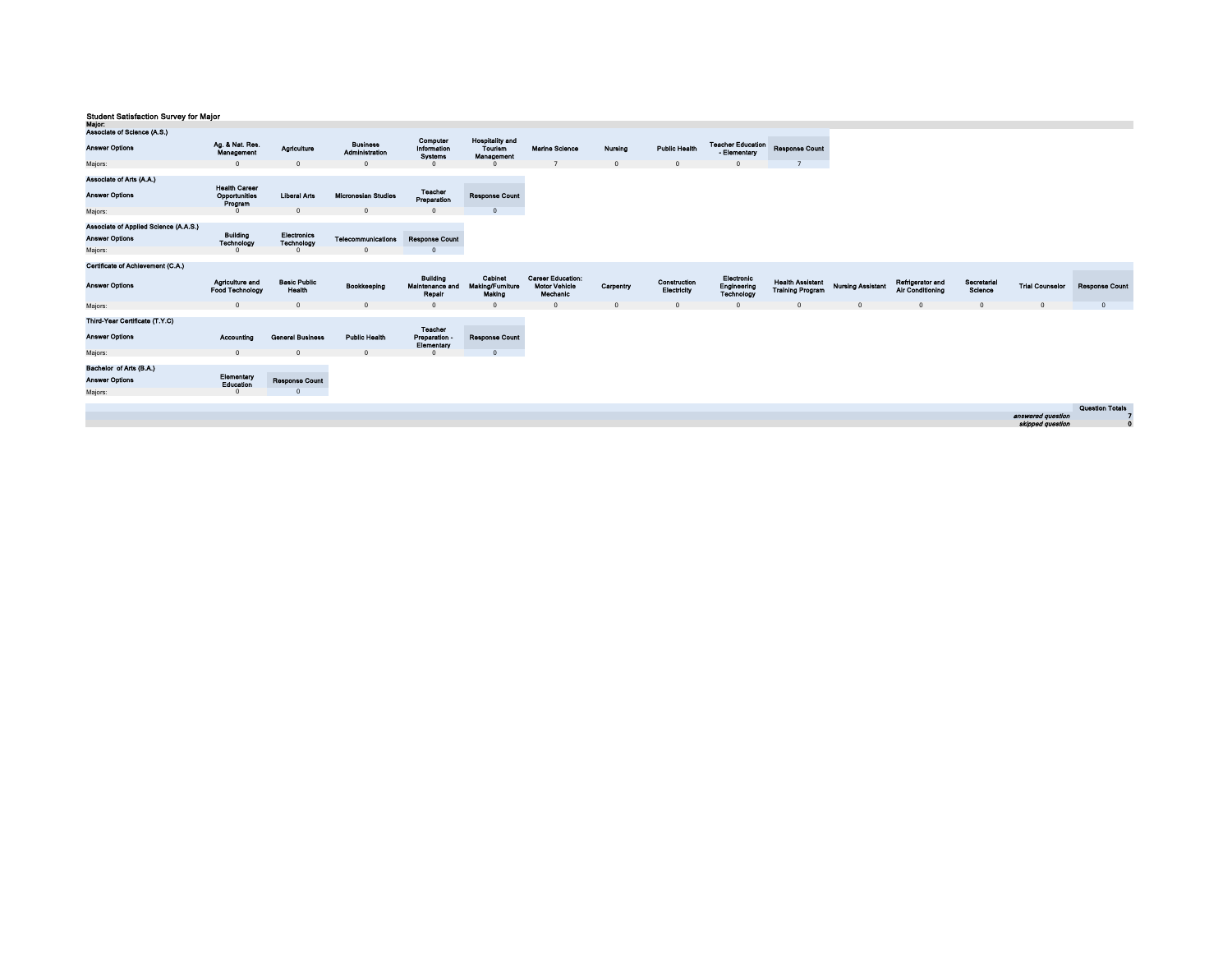| <b>State of Origin:</b> |                     |                   |  |
|-------------------------|---------------------|-------------------|--|
| <b>Answer Options</b>   | Response<br>Percent | Response<br>Count |  |
| Chuuk                   | $0.0\%$             | 0                 |  |
| Kosrae                  | 0.0%                |                   |  |
| Pohnpei                 | 85.7%               | 6                 |  |
| Yap                     | 14.3%               |                   |  |
| Other (please specify)  |                     | 0                 |  |
|                         | answered question   |                   |  |
|                         | skipped question    |                   |  |